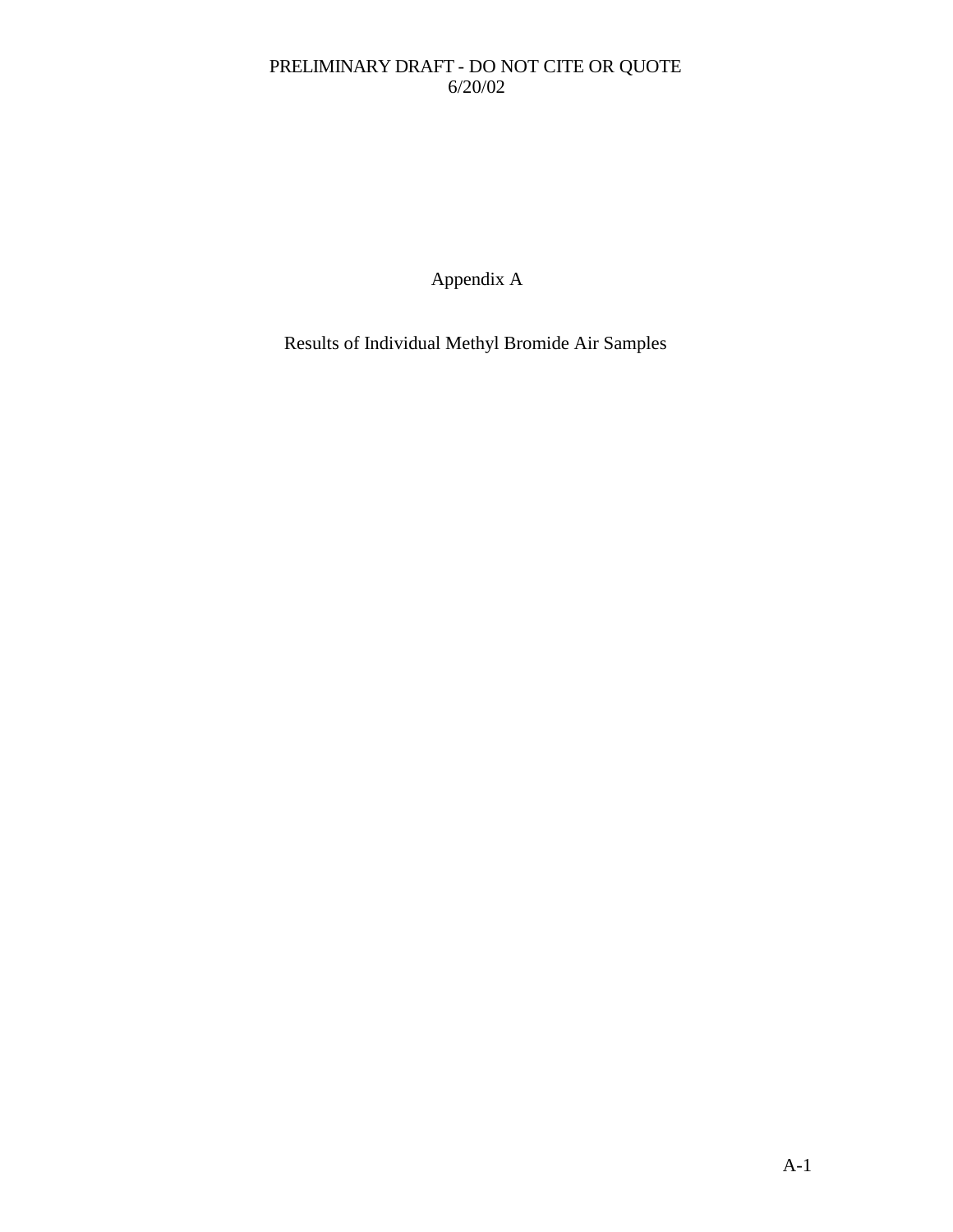|                   | Monitoring Locations <sup>1</sup> |            |            |            |            |            |
|-------------------|-----------------------------------|------------|------------|------------|------------|------------|
| <b>Sample</b>     |                                   |            |            |            |            |            |
| <b>Start Date</b> | <b>ARB</b>                        | <b>ARV</b> | <b>CRS</b> | <b>MET</b> | <b>MVS</b> | <b>VSD</b> |
| 06/30/01          | 0.04                              | 0.03       | 0.26       | $0.03*$    | $0.03*$    | $0.03*$    |
| 07/01/01          | 0.03                              | $0.02*$    | 0.11       | 0.02       | 0.02       | $0.02*$    |
| 07/02/01          | 0.31                              | $0.02*$    | 0.07       | 0.02       | $0.02*$    | $0.02*$    |
| 07/06/01          | 0.03                              | 0.05       | 0.06       | 0.03       | $0.14*$    | $0.04*$    |
| 07/07/01          | 0.02                              | 0.02       | 0.03       | 0.02       | $0.02*$    | 0.02       |
| 07/08/01          | 0.02                              | 0.02       | 0.02       | 0.02       | 0.02       | 0.02       |
| 07/13/01          | 0.15                              | 0.13       | 25.00      | 0.06       | $0.15*$    | 0.13       |
| 07/14/01          | 0.07                              | $0.03*$    | 1.50       | $0.03*$    | $0.03*$    | 0.04       |
| 07/15/01          | 0.04                              | 0.03       | 0.22       | 0.02       | 0.03       | 0.03       |
| 07/16/01          | 0.15                              | 0.07       | $0.05*$    | 0.04       | 0.13       | 0.04       |
| 07/21/01          | 0.16                              | 0.21       | 1.20       | 0.15       | 0.17       | 0.23       |
| 07/22/01          | 0.04                              | 0.05       | 8.20       | 0.05       | 0.04       | 0.05       |
| 07/23/01          | 0.11                              | $0.10*$    | 0.53       | $0.05*$    | 0.09       | 0.06       |
| 07/24/01          | 0.04                              | 0.04       | 0.36       | 0.03       | 0.05       | 0.04       |
| 07/29/01          | 0.05                              | 0.03       | 0.66       | 0.03       | 0.03       | 0.02       |
| 07/30/01          | 0.11                              | 0.05       | 0.07       | 0.03       | 0.04       | 0.06       |
| 07/31/01          | 0.04                              | 0.04       | 0.71       | 0.04       | 0.04       | 0.04       |
| 08/01/01          | 0.07                              | 0.03       | 0.06       | 0.03       | 0.04       | 0.03       |
| 08/06/01          | 0.29                              | 0.22       | 25.00      | 0.25       | 0.23       | 0.21       |
| 08/07/01          | 0.23                              | $0.15*$    | 4.40       | 0.12       | 0.16       | $0.14*$    |
| 08/08/01          | 0.12                              | 0.10       | 10.05      | 0.09       | $0.10*$    | 0.10       |
| 08/09/01          | 0.12                              | 0.06       | 0.59       | 0.06       | 0.06       | 0.06       |
| 08/14/01          | 0.18                              | 0.15       | 0.46       | 0.13       | 0.17       | 0.14       |
| 08/15/01          | 0.24                              | $0.16*$    | 0.94       | 0.17       | 0.15       | 0.23       |
| 08/16/01          | 0.15                              | $0.11*$    | 0.64       | 0.07       | 0.11       | 0.10       |
| 08/17/01          | $0.14*$                           | 0.12       | 0.62       | 0.13       | 0.11       | 0.11       |
| 08/22/01          | 0.20                              | 0.10       | 5.70       | 0.07       | 0.09       | 0.10       |
| 08/23/01          | 0.13                              | 0.13       | 1.80       | 0.19       | 0.11       | 0.14       |
| 08/24/01          | 0.08                              | 0.05       | 0.15       | 0.04       | 0.07       | 0.06       |
| 08/25/01          | 0.06                              | 0.06       | 0.17       | 0.05       | 0.06       | 0.07       |
| 08/28/01          | 0.08                              | $0.07*$    | 0.10       | $0.04*$    | 0.07       | $0.07*$    |
| 08/29/01          | 0.31                              | 0.08       | 0.71       | 0.08       | 0.10       | 0.12       |
| 08/30/01          | 0.08                              | 0.08       | 0.13       | 0.06       | 0.08       | 0.07       |

# Table A-1. Methyl bromide results from ARB monitoring Kern County (ppb)

 $1$  See Table 1 for description of monitoring locations

\*Sample air flow rate deviation was >25%, not used to calculate averages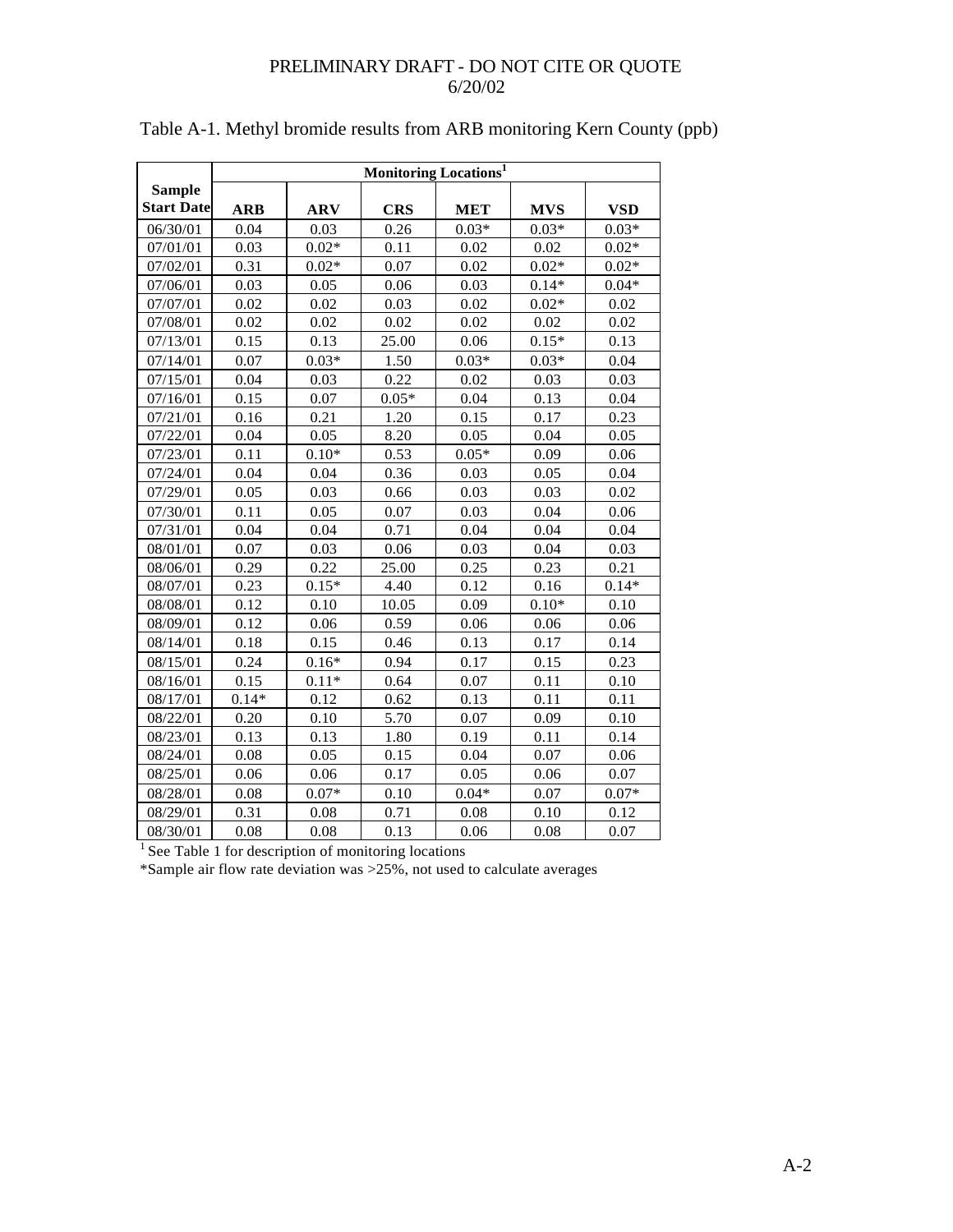| <b>Sample</b>                                       | Monitoring Locations <sup>1</sup> |       |                 |            |            |            |
|-----------------------------------------------------|-----------------------------------|-------|-----------------|------------|------------|------------|
| <b>Start Date</b>                                   | <b>CHU</b>                        | LJE   | <b>MES</b>      | <b>PMS</b> | <b>SAL</b> | <b>SES</b> |
| 09/08/01                                            | 0.33                              | 0.55  | 0.07            | 0.39       | 0.48       | 0.13       |
| 09/09/01                                            | 0.94                              | 6.22  | 3.79            | 4.19       | 0.99       | 1.55       |
| 09/10/01                                            | 0.74                              | 4.83  | $10.45*$        | 5.92*      | 4.31       | $0.20*$    |
| 09/11/01                                            | $0.74*$                           | 5.38  | $6.76*$         | $3.75*$    | $3.26*$    | $0.18*$    |
| 09/17/01                                            | 0.24                              | 0.31  | 1.06            | 1.07       | 0.16       | 1.13       |
| 09/18/01                                            | 0.20                              | 0.24  | 0.76            | 0.75       | 0.21       | 1.00       |
| 09/22/01                                            | 0.48                              | 1.19  | 1.01            | 1.71       | 0.55       | 2.83       |
| 09/23/01                                            | 0.25                              | 0.52  | 0.70            | 1.14       | 0.33       | 1.04       |
| 09/24/01                                            | 0.33                              | 0.76  | 6.57            | 2.56       | 0.46       | 1.55       |
| 09/25/01                                            | 1.42                              | 0.69  | 19.05           | 13.15      | 1.21       | 0.50       |
| 09/26/01                                            | 0.48                              | 0.26  | 10.77           | 3.25       | 0.28       | 2.32       |
| 09/27/01                                            | 0.49                              | 0.22  | 18.70           | 13.11      | 0.31       | 1.13       |
| 10/03/01                                            | 0.33                              | 0.42  | 0.37            | 0.56       | 0.33       | 0.42       |
| 10/04/01                                            | $0.20*$                           | 0.17  | 1.90            | 0.80       | 0.12       | 0.77       |
| 10/05/01                                            | 0.24                              | 0.32  | 2.14            | 1.61       | 0.30       | 1.09       |
| 10/06/01                                            | 0.73                              | 0.39  | 36.64           | 2.93       | 2.42       | 0.32       |
| 10/11/01                                            | 0.96                              | 1.42  | 22.32           | 2.83       | 2.36       | 1.37       |
| 10/12/01                                            | 1.18                              | 2.90  | 18.05*          | 21.08      | 8.91       | $4.22*$    |
| 10/13/01                                            | 1.84                              | 7.40  | $6.26*$         | 10.00      | 9.25       | $4.01*$    |
| 10/14/01                                            | 0.66                              | 6.43  | 4.54            | 7.95       | 4.14       | $0.58*$    |
| 10/19/01                                            | 0.80                              | 2.59  | 2.56            | 2.01       | 1.24       | 2.03       |
| 10/20/01                                            | $0.43*$                           | 0.43  | 0.35            | 0.38       | 0.36       | 0.24       |
| 10/21/01                                            | 0.25                              | 0.14  | 1.71            | 0.38       | 0.14       | 0.57       |
| 10/22/01                                            | 1.01                              | 9.24  | 7.65            | 2.06       | 0.81       | 5.31       |
| 10/27/01                                            | 0.57                              | 4.00  | 4.38            | 2.44       | 1.01       | 0.34       |
| 10/28/01                                            | 0.72                              | 13.35 | 3.12            | 0.53       | 0.58       | $0.37*$    |
| 10/29/01                                            | 0.58                              | 14.49 | 3.87            | 1.55       | 0.57       | 0.48       |
| 10/30/01                                            | 0.28                              | 4.12  | NS <sup>2</sup> | 0.34       | 0.48       | $0.07\,$   |
| 11/04/01                                            | 0.29                              | 0.79  | $0.19*$         | 0.15       | 0.30       | $0.11*$    |
| 11/05/01                                            | 0.11                              | 0.35  | 0.95            | 0.35       | 0.16       | 0.19       |
| 11/06/01                                            | 0.10                              | 0.38  | 2.48            | 1.19       | 0.10       | 0.90       |
| 11/07/01                                            | 0.27                              | 0.35  | 0.26            | 0.41       | 0.17       | 1.86       |
| See Table 1 for description of monitoring locations |                                   |       |                 |            |            |            |

## Table A-2. Methyl bromide results from ARB monitoring Monterey and Santa Cruz counties (ppb)

<sup>2</sup> No Sample

\*Sample air flow rate deviation was >25%, not used to calculate averages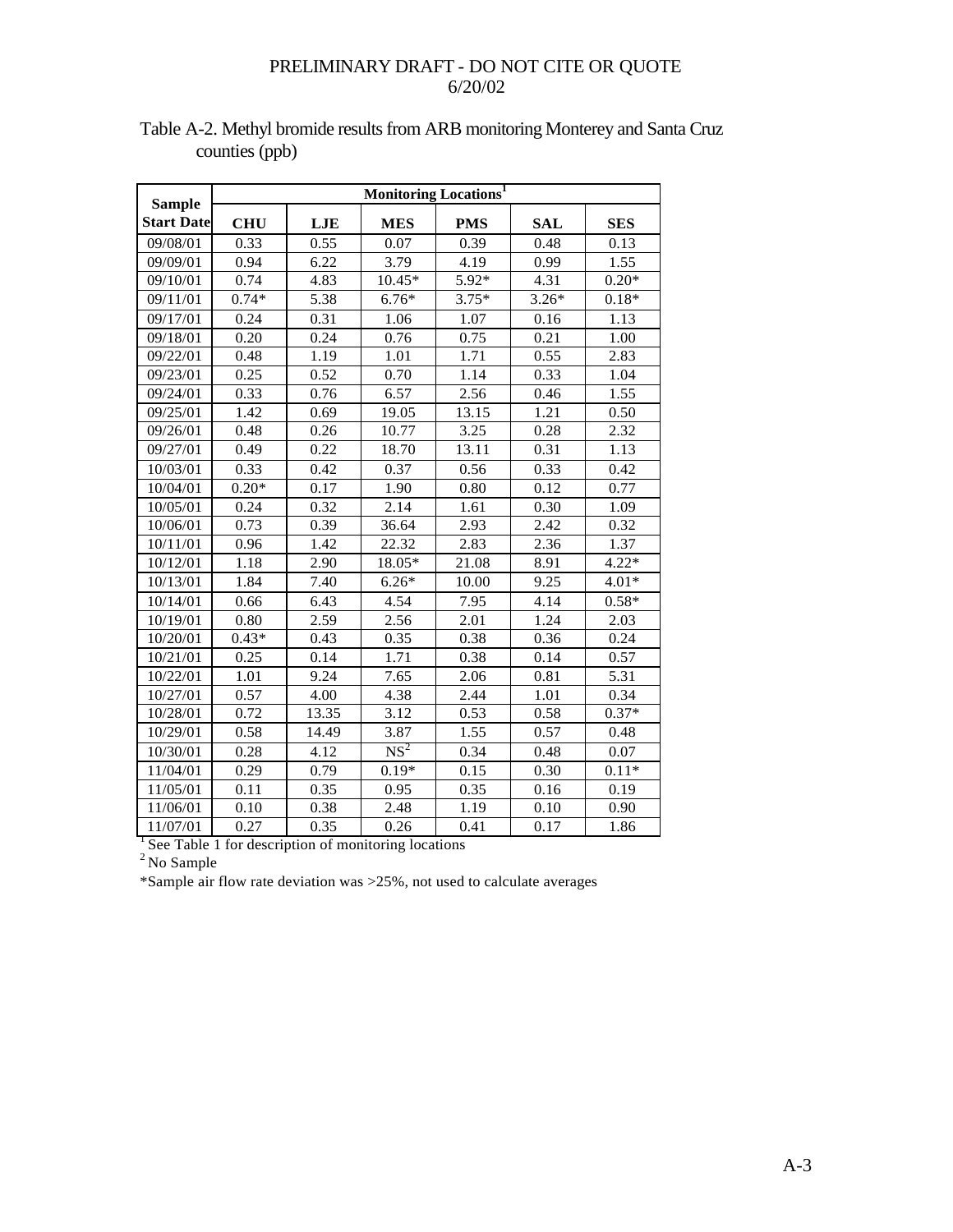|                                                     | <b>Monitoring Locations</b> <sup>1</sup> |            |            |                 |  |  |
|-----------------------------------------------------|------------------------------------------|------------|------------|-----------------|--|--|
| <b>Sample Start</b><br>Date                         | <b>PVW</b>                               | <b>UWC</b> | <b>SHA</b> | <b>ABD</b>      |  |  |
| 08/15/01                                            | 1.82                                     | 2.58       | 0.69       | NS <sup>2</sup> |  |  |
| 08/16/01                                            | 1.05                                     | 1.85       | 0.17       | <b>NS</b>       |  |  |
| 08/17/01                                            | 3.17                                     | 1.80       | 0.18       | <b>NS</b>       |  |  |
| 08/21/01                                            | 0.50                                     | 1.53       | $0.28**$   | <b>NS</b>       |  |  |
| 08/22/01                                            | 1.91                                     | 0.45       | <b>NS</b>  | <b>NS</b>       |  |  |
| 08/23/01                                            | 2.49                                     | 4.35       | 2.94       | <b>NS</b>       |  |  |
| 08/24/01                                            | $1.44**$                                 | 2.01       | 2.86       | <b>NS</b>       |  |  |
| 08/25/01                                            | 0.81                                     | 0.25       | 1.09       | <b>NS</b>       |  |  |
| 08/28/01                                            | 0.12                                     | 0.21       | 1.09       | <b>NS</b>       |  |  |
| 08/29/01                                            | 0.15                                     | 0.10       | 0.07       | <b>NS</b>       |  |  |
| 08/30/01                                            | 0.28                                     | 0.35       | 0.56       | 0.44            |  |  |
| 08/31/01                                            | 0.15                                     | 0.18       | <b>NS</b>  | <b>NS</b>       |  |  |
| 09/06/01                                            | 0.20                                     | <b>NS</b>  | 0.04       | 0.05            |  |  |
| 09/07/01                                            | 0.10                                     | <b>NS</b>  | 0.03       | 0.13            |  |  |
| 09/08/01                                            | 0.07                                     | <b>NS</b>  | 0.05       | 0.13            |  |  |
| 09/09/01                                            | 0.16                                     | <b>NS</b>  | 0.23       | 0.39            |  |  |
| 09/13/01                                            | 0.17                                     | $0.07**$   | 0.38       | 0.07            |  |  |
| 09/14/01                                            | 0.15                                     | $0.05**$   | 0.07       | 0.10            |  |  |
| 09/15/01                                            | 0.20                                     | $0.14**$   | 0.13       | 0.15            |  |  |
| 09/16/01                                            | 0.29                                     | $0.06**$   | 0.11       | 0.11            |  |  |
| 09/17/01                                            | 0.35                                     | $0.07**$   | 0.13       | 0.14            |  |  |
| 09/18/01                                            | <b>NS</b>                                | <b>NS</b>  | <b>NS</b>  | <b>NS</b>       |  |  |
| 09/19/01                                            | 0.18                                     | 0.18       | 0.10       | 0.10            |  |  |
| 09/20/01                                            | 0.59                                     | 0.30       | 0.58       | 0.11            |  |  |
| 09/26/01                                            | 0.17                                     | 0.60       | 0.45       | 0.25            |  |  |
| 09/27/01                                            | 0.08                                     | <b>NS</b>  | 0.09       | 0.12            |  |  |
| 09/28/01                                            | 0.08                                     | <b>NS</b>  | 0.10       | 0.15            |  |  |
| 09/29/01                                            | 0.11                                     | <b>NS</b>  | 0.19       | 0.19            |  |  |
| 09/30/01                                            | 0.15                                     | <b>NS</b>  | 0.07       | 0.06            |  |  |
| 10/07/01                                            | 0.06                                     | 0.07       | 0.10       | 0.04            |  |  |
| 10/08/01                                            | 0.05                                     | 0.05       | 0.05       | 0.06            |  |  |
| 10/09/01                                            | 0.09                                     | 0.07       | 0.07       | 0.10            |  |  |
| 10/10/01                                            | 0.10                                     | 0.07       | 0.11       | 0.11            |  |  |
| See Table 2 for description of monitoring locations |                                          |            |            |                 |  |  |

## Table A-3. Methyl bromide results from industry monitoring Ventura County (ppb)

<sup>2</sup> No Sample

\*\*Sample air flow rate deviation was >50%, not used to calculate averages